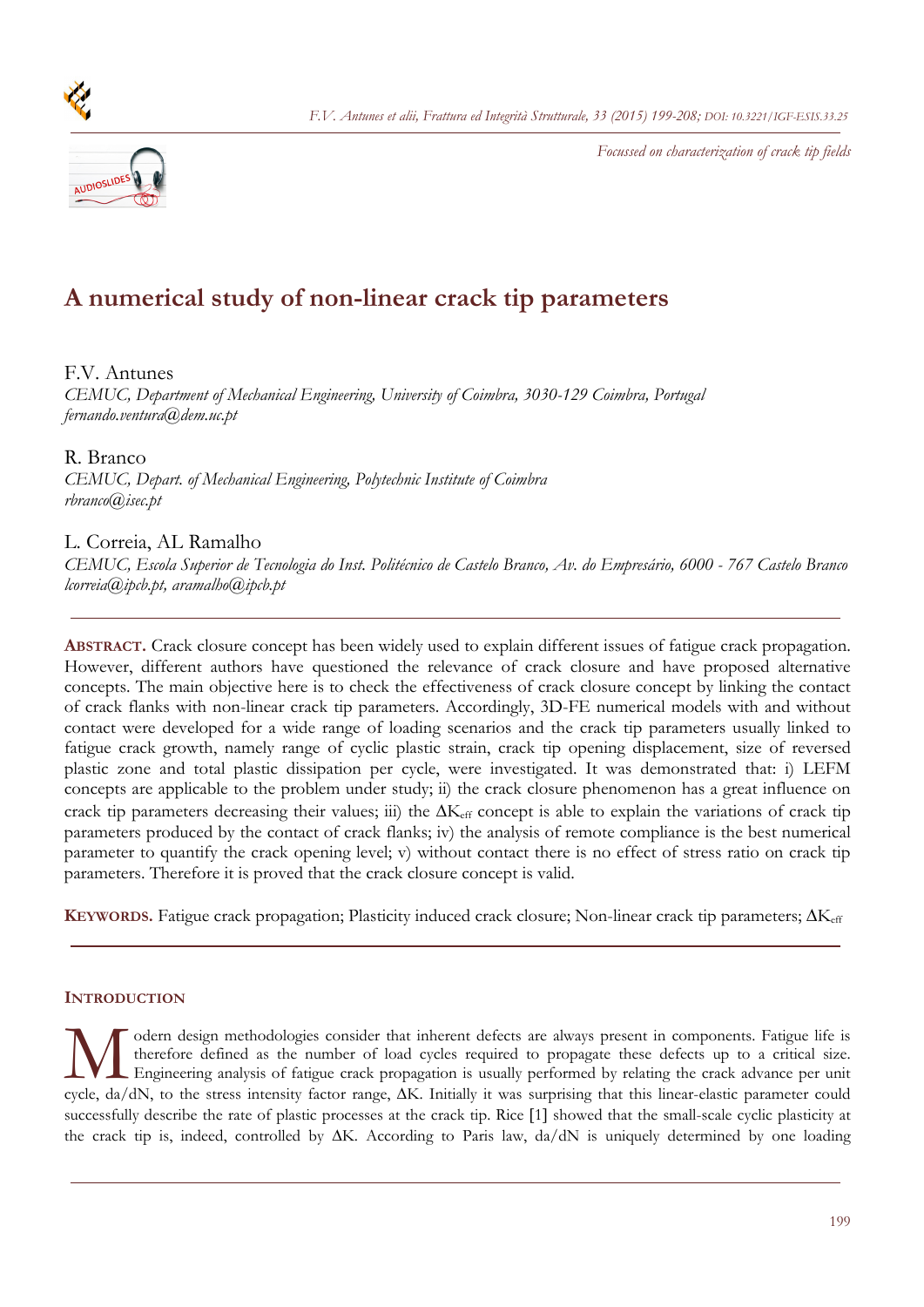

parameter, the stress intensity factor range,  $\Delta K$ . However, the large amount of work developed showed that other parameters influence  $da/dN$ , like stress ratio or load history. Christensen [2] proposed the concept of fracture surface interaction leading to a decrease of stress intensity at the crack tip and to an increase of fatigue life. Elber [3] discussed the concept in terms of fracture mechanics parameters, promoting a strong research effort into the mechanisms and phenomena associated with fatigue crack closure. Ritchie et al [4] and Suresh [5,6] identified the main closure mechanisms, which are plasticity induced crack closure (PICC), oxide-induced crack closure and roughness induced crack closure. According to Elber's understanding of crack closure, as the crack propagates due to cyclic loading, a residual plastic wake is formed. The deformed material acts as a wedge behind the crack tip and the contact of fracture surfaces is forced by the elastically deformed material. Crack closure concept seemed to be able to explain the influence of mean stress in both regimes I and II of crack propagation [7], the transient crack growth behaviour following overloads [8], the growth rate of short cracks [9] and the effect of thickness [10, 11], among other aspects. This success in explaining different issues of fatigue crack propagation has been used to validate the crack closure concept. Pippan and Grosinger 12 demonstrated that crack closure is not only important under small scale yielding conditions, it is also essential in the regions of low cycle fatigue. The effect of specimen geometry on crack closure has been accounted for using the T-stress concept [13]. Complementary concepts have been proposed by different authors. Dai and Li [14] considered that the plastic deformation modifies the elastic stress field and defined a plasticity-corrected K to account for the effect of plasticity. This Kpc was proposed as a new mechanical driving force parameter for predicting FCG rate, able to explain important phenomena associated with the plastic zone around a fatigue crack tip, such as the effects of load ratio R, single overload and the FCG behavior under cyclic compression. Ranc *et al.* [15] quantified the effect of heterogeneous temperature on stress intensity factor. The energy dissipated in the cyclic plastic zone ahead of crack tip produces thermal expansion of the material which affects the stress field. The stress intensity factor has to be corrected by a negative value which reduces the crack driving force. Pokluda [16] states that the effective stress field at the crack tip is a superposition of remote and local SIFs. The internal stresses created by dislocation configurations and secondary phases are to be considered as an important additional factor affecting the crack propagation rate in fatigue. Christopher *et al.* 17, 18 proposed a novel mathematical model of the stresses around the tip of a fatigue crack, which considers the effects of wake contact and compatibility-induced stresses at the elastic–plastic boundary. Four parameters were considered to characterize the stress field: an opening mode stress intensity factor KF, the shear stress intensity factor Ks, the retardation stress intensity factor  $K_R$ , and the T-stress.  $K_R$  characterizes the effect of crack tip shielding arising due to plasticity both at the crack tip and in the wake.

However, several questions have been raised questioning the crack closure concept, therefore the importance and even the existence of crack closure effect have been questioned by different authors. Donald and Paris [19] and Kujawski [20] introduced the concept of partial crack closure, which indicates that the contact of crack flanks at some distance from crack tip has a relatively low effect on FCGR. Some researchers suggested that closure can only occur under plane stress [21], while others believe that it may not occur at all. Since 1993 Sadananda and Vasudevan [22-24] have advocated that because the closure occurs behind the crack tip, it has a rather limited effect on the damage process, which takes place at the 'process zone' in front of the crack. According to these researchers the approaches to fatigue behavior based on crack closure (i.e. on what happens behind the crack tip) should be replaced by approaches based on what happens ahead of the crack tip. They argued that closure effects on FCG behavior have been greatly exaggerated, and suggested that the fatigue crack propagation rate is controlled by a two parameter driving force, which is a function of the maximum stress intensity factor,  $K_{\text{max}}$ , and total stress intensity factor range,  $\Delta K$ . These two parameters account for both the applied load and the residual stress contributions. Kujawski [25] proposed a new driving force parameter for crack growth:  $\Delta K_{\text{effK}} = (K_{\text{max}}\Delta K^+)^{0.5}$ , being  $\Delta K^+$  the positive part of  $\Delta K$ . He found that without using the crack closure concept, it is possible to explain the stress ratio effect, even better than using this concept. However, Noroozi *et al.* 26, 27 pointed out that these models are strictly empirical and cannot explain the influence of the compressive part of the load history on fatigue crack growth. They formulated a unified two-parameter model to correlate  $K_{\text{max}}$  and  $\Delta K$  with the actual elasticplastic crack tip stress–strain field. In their investigation, the difference in the stress–strain concentration at the crack tip associated with the compressive part of the loading cycle was taken into account.

Clearly there is no general agreement among researchers regarding the significance of closure concept on fatigue crack behavior. The contact of crack flanks is accepted by all, because it was observed numerically and using experimental techniques, namely, digital image correlation [28], x-ray diffraction [28,29], potential drop [30,31] and SEM [31]. The great disagreement is about the effect of this contact on fatigue crack growth. In fact, the direct link between crack closure and crack tip fields has not been totally exploited. This might be due to experimental difficulties in measuring quantitative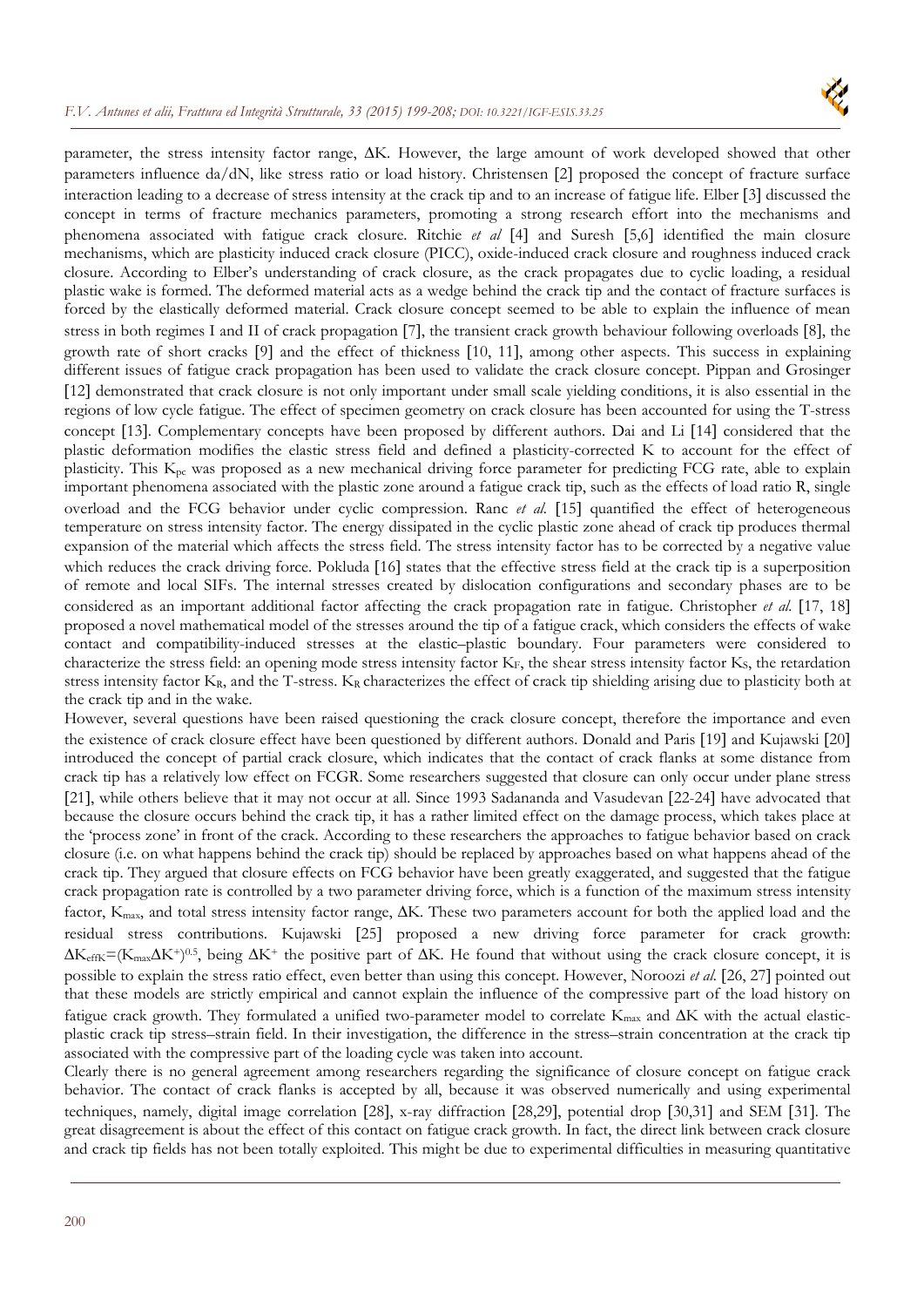

strain/stress fields near a fatigue crack tip [30]. Anyway, different studies may be found in literature [32-34]. The link between crack closure and non-linear crack tip parameters is however rare. Further work is therefore necessary to quantify the effect of the contact of crack flanks on the process zone where the propagation effectively happens.

The main objective of this paper is therefore to check the effectiveness of crack closure concept by linking the contact of crack flanks to the non-linear crack tip parameters. A M(T) specimen made of 6016-T4 aluminium alloy was modeled and submitted to different load scenarios using the finite element method. The numerical tests were done with and without contact of crack flanks. The numerical approaches are very interesting for the elimination of contact in order to study its effect, however no studies were reported in literature by the authors.

## **NON-LINEAR CRACK TIP PARAMETERS (NLP)**

lig. 1 shows the four different zones that can be identified ahead of a fatigue crack tip [35]. In the elastic zone (regions I and II), which is far ahead of crack tip, the material is deformed in purely elastic manner. The stress intensity factor controls the magnitude of stress and strain fields in region II. Region III is known as monotonic Ig. 1 shows the four different zones that can be identified ahead of a fatigue crack tip [35]. In the elastic zone.<br>
(regions I and II), which is far ahead of crack tip, the material is deformed in purely elastic manner. T In region IV, close to fatigue crack-tip, known as reverse/cyclic plastic zone, hysteresis loop occurs. The small scale yielding hypothesis justifies the use of  $\Delta K$  as the crack driving force. However, it provides no information about the physical phenomena happening during crack propagation, namely in the reversed plastic zone. It is widely accepted by the scientific community that crack advance in metals is mainly determined by the damage of a highly localized volume immediately ahead of the crack tip, called the process zone. A literature review was made to identify the crack tip parameters that may be expected to control crack tip progression due to cyclic loading.



Figure 1: Schematic diagram of crack tip zones, parameters and stress-strain response.

Pokluda [16] stated that the crack driving force in fatigue is directly related to the range of cyclic plastic strain. The crack tip opening displacement (CTOD or COD) is another main crack tip parameter. Note that the COD is equal to  $\triangle COD$ since the crack re-sharpens during unloading [36]. Pelloux [37], using microfractography, showed that the concept of COD allowed the prediction of fatigue striations spacing and therefore the crack growth rate. Nicholls [38] assumed a polynomial relation between crack growth rate and CTOD:

$$
\frac{da}{dN} = b(CTOD)^{1/p} \tag{1}
$$

where b and p are constants. Tvergaard [39] and Pippan and Grosinger [12] indicated a linear relation between da/dN and CTOD for very ductile materials:

$$
\frac{da}{dN} = c \times C \text{TOP} \tag{2}
$$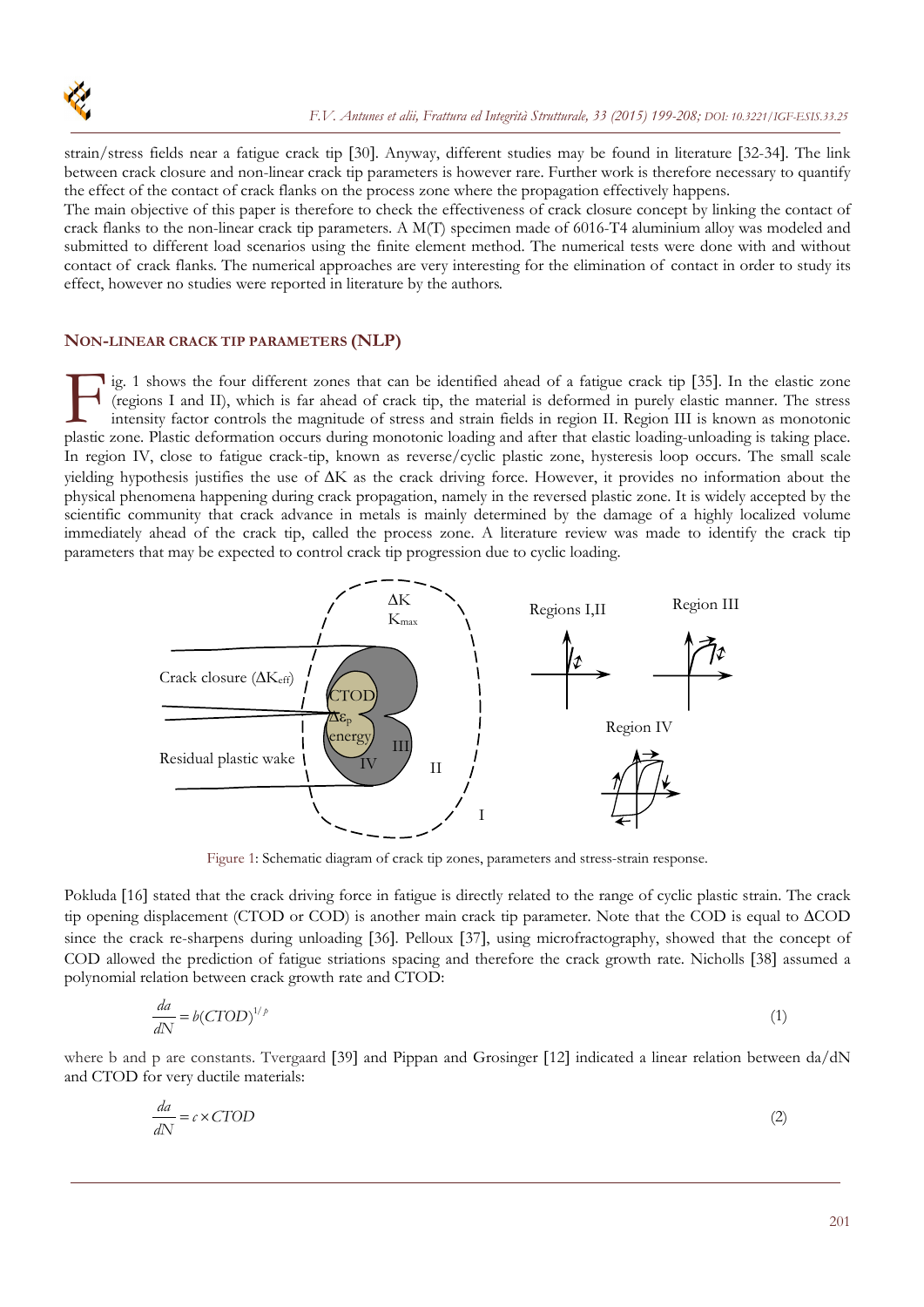

being  $c \neq c$  a constant. In numerical studies the CTOD is usually defined as the distance between two points found by intersecting the finite element model with two (+45º and -45º) lines originated from the crack tip. The size of reversed plastic zone has also been considered a main parameter of crack growth [40, 41]. Ould Chick *et al.* [42] showed that  $da/dN$  has a linear variation with the square of the cyclic plastic zone size  $(r_{pc}^2)$ :

$$
\frac{da}{dN} = A(r_{pc})^2
$$
 (3)

where A depends on the yield stress. Other authors suggested that the total plastic dissipation per cycle occurring in the reversed plastic zone is a driving force for fatigue crack growth in ductile solids, and can be closely correlated with fatigue crack growth rates [43, 44]. Dissipated energy approaches to fatigue crack growth prediction have since been the subject of numerous analytical [45, 46] and experimental [47, 48] investigations.

#### **NUMERICAL MODEL**

 Middle-Tension specimen was considered to predict the crack opening level, having W=60 mm and a straight crack with an initial size  $a_0$  of 5 mm ( $a_0/W=0.083$ ). A small thickness was considered (t=0.1 mm) to simulate the plane stress state. Two materials were considered in this research: the 6016-T4 aluminium alloy and a High Middle-Tension specimen was considered to predict the crack opening level, having W=60 mm and a straight crack with an initial size  $a_0$  of 5 mm  $(a_0/W=0.083)$ . A small thickness was considered (t=0.1 mm) to simulate the was carefully modelled. The hardening behaviour of this alloy was represented using an isotropic hardening model described by a Voce type equation, combined with a non-linear kinematic hardening model described by a saturation law. Table 1 indicates the load parameters defined in the different sets of constant amplitude tests considered for 6016-T4 aluminium alloy and DP600 steel, respectively. Sets with constant  $K_{min}$ ,  $K_{max}$ ,  $\Delta K$  and R were studied, as can be seen.

| Set 1<br>$(K_{min}=0)$ |                | Set 2<br>$(K_{max}=6.4)$  |              | Set 3<br>$(K_{max}=2.2)$    |          | Set 4<br>$(K_{max}=4.6)$ |                  |
|------------------------|----------------|---------------------------|--------------|-----------------------------|----------|--------------------------|------------------|
| $\Delta {\rm K}$       | R              | $\Delta {\rm K}$          | R            | $\Delta {\rm K}$            | R        | $\Delta {\rm K}$         | $\rm R$          |
| 2.9                    | $\theta$       | 3.8                       | 0.43         | 2.2                         | $\theta$ | 2.3                      | 0.5              |
| 3.8                    | $\overline{0}$ | 5.7                       | 0.14         | 4.4                         | $-1$     | 4.6                      | $0.0\,$          |
| 4.8                    | $\theta$       | 7.7                       | $-0.14$      | 6.6                         | $-2$     | 6.8                      | $-0.5$           |
| 6.7                    | $\theta$       | 9.6                       | $-0.43$      | 8.9                         | $-3$     | 9.1                      | $-1$             |
| 8.6                    | $\theta$       | 11.5                      | $-0.71$      | 11.0                        | $-4$     | 12.5                     | $-1.75$          |
| 9.6                    | $\theta$       | 13.4                      | $-1.00$      | 13.6                        | $-5$     | 13.3                     | $-2$             |
| 10.5                   | $\theta$       | 15.3                      | $-1.29$      | 15.9                        | -6       | 14.8                     | $-2.25$          |
| Set 5<br>$(R=0.2)$     |                | Set 6<br>$(\Delta K=4.8)$ |              | Set 7<br>$(\Delta K = 6.7)$ |          | Set 8<br>$(K_{max}=9.1)$ |                  |
| $\Delta {\rm K}$       | $\mathbf R$    | $\Delta {\rm K}$          | $\mathbb{R}$ | $\Delta K$                  | $\rm R$  | $\Delta {\rm K}$         | ${\bf R}$        |
| 3.1                    | $0.2\,$        | 4.8                       | $-2$         | 6.7                         | $-2$     | 1.4                      | 0.88             |
| 3.8                    | 0.2            | 4.8                       | $-1$         | 6.7                         | $-1$     | 2.5                      | 0.75             |
| 4.6                    | 0.2            | 4.8                       | $-0.5$       | 6.7                         | $-0.5$   | 4.6                      | 0.5              |
| 5.4                    | $0.2\,$        | 4.8                       | $\theta$     | 6.7                         | $\theta$ | 6.9                      | 0.25             |
| 6.1                    | 0.2            | 4.8                       | 0.25         | 6.7                         | 0.25     | 9.1                      | $\boldsymbol{0}$ |
| 6.9                    | $0.2\,$        | 4.8                       | 0.5          | 6.7                         | 0.5      | 11.3                     | $-0.25$          |

Table 1: Loading parameters for 6016-T4 aluminium alloy ( $\Delta K$ ,  $K_{\text{max}}$ ,  $K_{\text{min}}$ )=MPa.m<sup>1/2</sup>)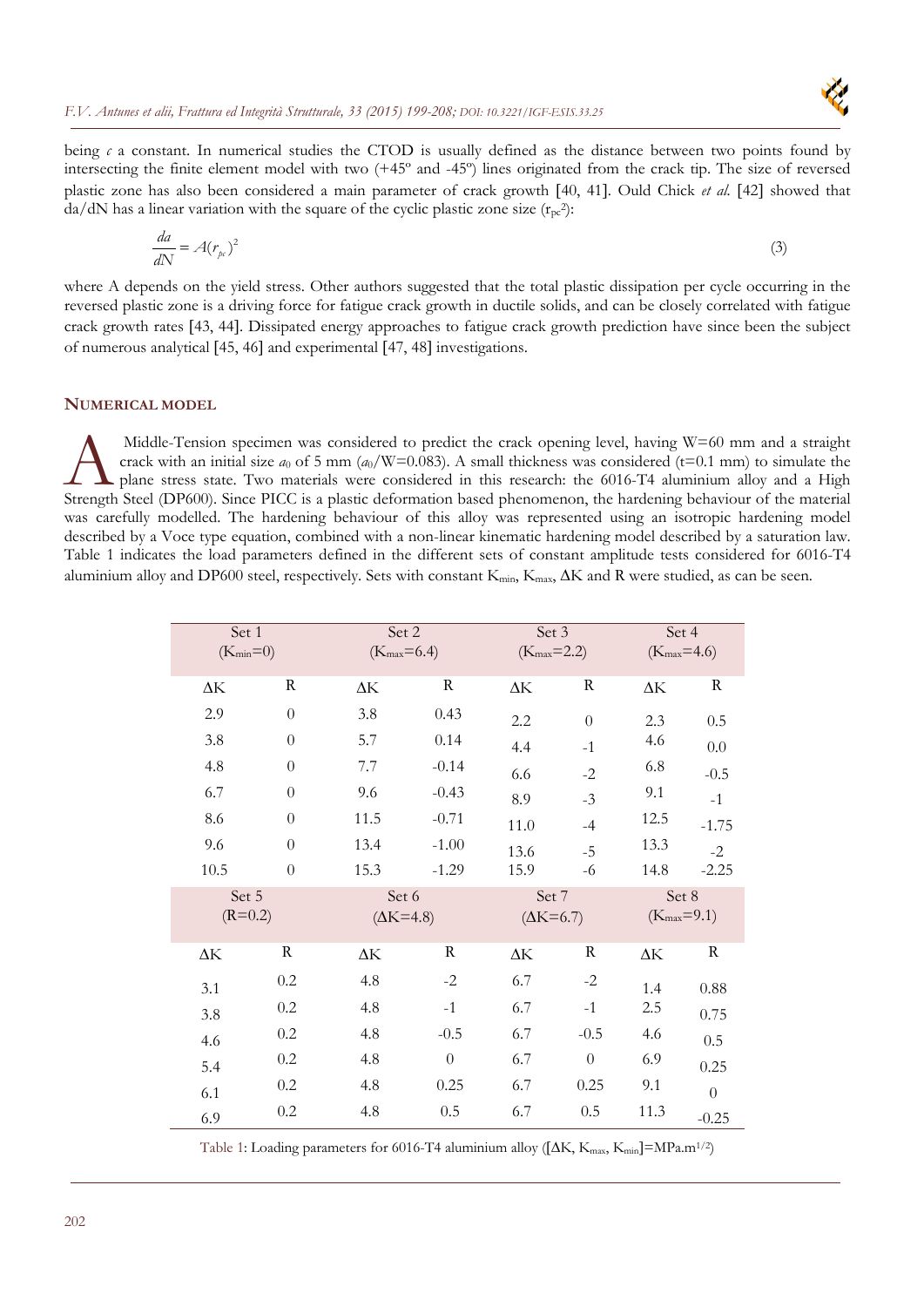

The finite element mesh considered was refined near the crack tip and enlarged at relatively remote positions. Square elements with 8×8 μm<sup>2</sup> were defined in the refined region, while only one layer of elements was considered along the thickness. Crack propagation was simulated by successive debonding of nodes at the minimum load. Each crack increment corresponded to one finite element and two load cycles were applied between increments. In each cycle, the crack propagates uniformly over the thickness by releasing both current crack front nodes. The opening load, F<sub>op</sub>, necessary for the determination of the closure level was obtained considering the contact status of the first node behind the current crack tip. The numerical simulations were performed with the Three-Dimensional Elastic-plastic Finite Element program (DD3IMP), originally developed to simulate deep drawing. Further details of this numerical procedure may be found in literature [49].

The analysis of the effect of contact flanks was developed comparing the crack tip parameters obtained with and without contact. For each load condition, the crack was submitted to 160 crack increments and 320 load cycles, which corresponds to a global crack increment  $\Delta a=160\times8\mu$ m=1.280 mm. This is enough to stabilize the crack opening values. After that, 30 load cycles were applied without crack propagation. This procedure was done with and without the symmetry plane used to simulate the contact of crack flanks. Three non-linear crack tip parameters were measured at the end of this procedure: the crack tip opening displacement (COD), the range of plastic strain ( $\Delta \varepsilon_{p,vy}$ ), and the energy dissipated per cycle. These last two quantities were measured at the Gauss point immediately ahead of the last crack tip position, and in the last load cycle applied. The energy is the area of the last stress-strain loop. Note that da/dN is usually correlated with the total energy dissipated ahead of crack tip. Anyway the energy at the point immediately ahead of the crack tip is related with the total energy. The size of cyclic plastic zone was determined from the analysis of equivalent plastic strain ahead of crack tip. The increase of plastic deformation with the decrease of load, down to its minimum value, indicates the occurrence of reversed plasticity. The COD was assumed to be the vertical displacement of the node behind crack tip at maximum load. The same approach was used by Ellyin and Wu [50] to quantify the COD.

## **NUMERICAL RESULTS**

#### *Validity of LEFM*

he linear elastic fracture mechanics (LEFM) assume that the crack tip process zone is controlled by the elastic field around it, i.e., that the K concept is valid. Small-scale plasticity must however exist, otherwise K wil around it, i.e., that the K concept is valid. Small-scale plasticity must however exist, otherwise K will not be the controlling parameter. The validity of LEFM was checked here, verifying the relation between  $\Delta K$  and the nonlinear crack tip parameters. Fig. 2a plots the plastic strain perpendicular to crack flank,  $\Delta \varepsilon_{p,yy}$ , and the crack opening displacement, COD, versus  $\Delta K$ . These predictions were obtained without contact of crack flanks. The results for different load cases give well defined curves, which clearly point to the validity of the LEFM. Both the plastic strain range and COD increase linearly with the square of  $\Delta K$ , i.e.,  $\Delta \epsilon_{\rm ph}$ , COD  $\propto \Delta K^2$ . Note that the numerical COD was obtained at maximum load, therefore it includes elastic and plastic components. The magnitude of the values found here is according to Pippan and Grosinger [12] who said that in the mid and upper Paris regime the cyclic crack tip opening displacements are in the order of micrometers.

#### *Validity of crack closure concept*

Fig. 3 plots the plastic strain range ahead of crack tip versus the stress intensity factor range. Without contact, there is a well defined trend between energy and  $\Delta K$ . However, there is a great scatter when the energy obtained with contact is plotted versus  $\Delta K$ . The controversy about the effect of contact has therefore a clear answer: the contact has a significant effect on non-linear crack tip parameters and therefore on fatigue crack growth rate. Nevertheless, when the  $\Delta \varepsilon_p$  with contact is plotted versus effective  $\Delta K$  ( $\Delta K_{\text{eff}}$ ), a well defined trend is obtained once again. Moreover, there is a coincidence of the curves energy without contact versus  $\Delta K$  and energy with contact versus  $\Delta K_{\text{eff}}$ . The other two crack tip parameters showed similar results. This coincidence of results clearly shows that the concept of  $\Delta K_{\text{eff}}$  is able to explain the variations of crack tip parameters produced by the contact of crack flanks.

The results of crack tip parameters versus  $\Delta K$  may be seen as master curves, free of the influence of crack closure. Additionally, the results show that without contact of crack flanks there is no effect of stress ratio. Klingbeil [44] also observed that without crack closure, the stress ratio has a negligible effect on total energy dissipation per cycle. Sunder *et al.* [51] observed no effect of stress ratio on crack growth rate of long cracks in 2014-T6511 aluminium alloy ( $R=0.64$ ; 0.69 and 0.73).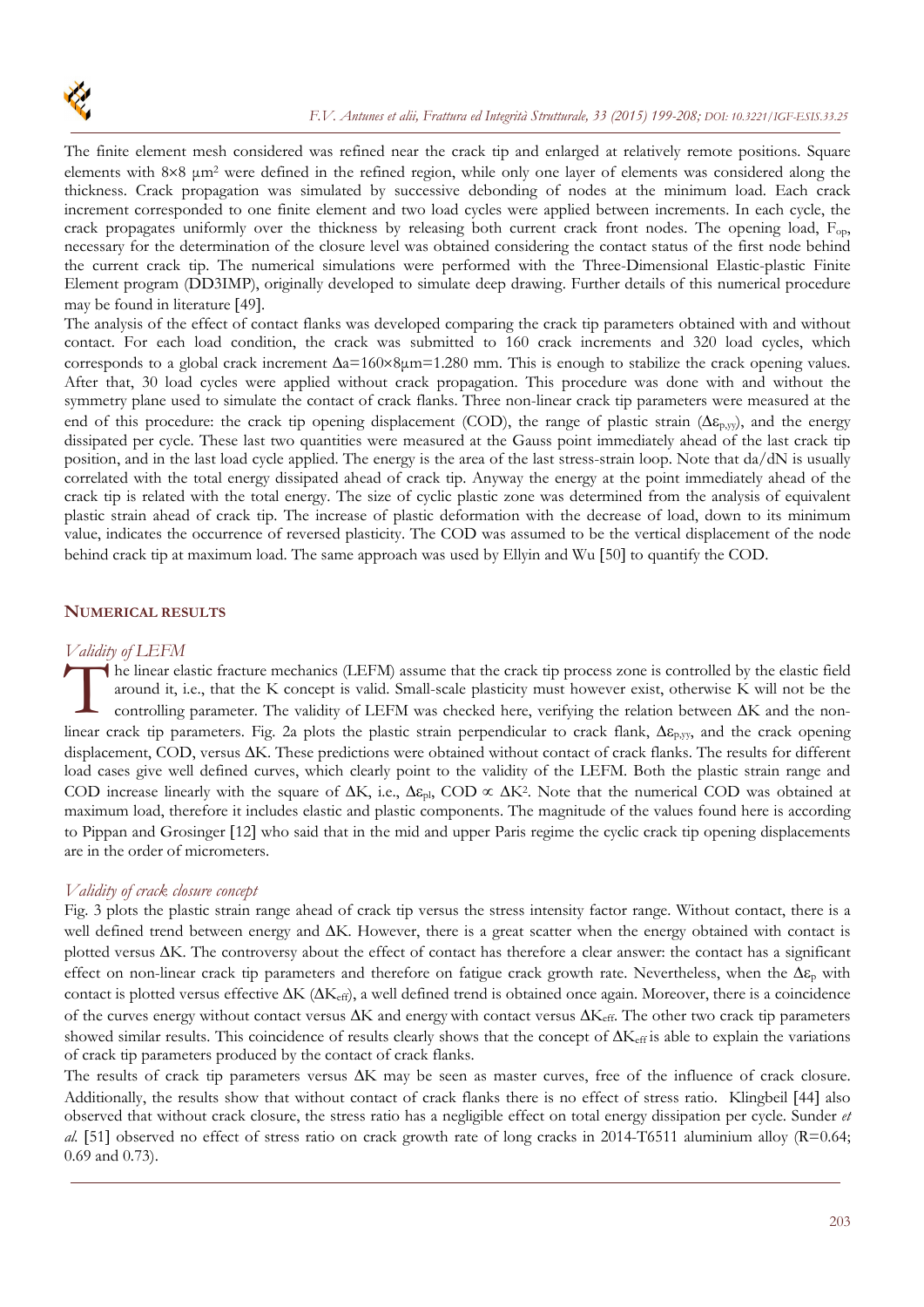



Figure 2: Effect of  $\Delta K$  on range of plastic strain and crack opening displacement (no contact).

Figure 3: Effect of effective stress intensity factor range,  $\Delta K_{eff}$ , on plastic strain range.

#### *Effect of mesh size*

The finite element mesh is a major parameter of numerical crack closure models. Therefore, the influence of mesh refinement on non-linear crack tip parameters was studied here. Fig. 4 shows the effect of using square elements with 16  $\mu$ m<sup>2</sup> at the crack tip (mesh M16), instead of 8  $\mu$ m<sup>2</sup> elements (mesh M8), on the plastic strain range. There is a significant decrease of  $\Delta \varepsilon_p$ , which is explained by the position of the Gauss point relatively to the crack tip. In fact, the decrease of mesh size approaches the Gauss point to the crack tip, as is illustrated in Fig. 4. Anyway, a well defined trend still was observed for mesh M16, which confirms once again the validity of LEFM. The plastic strain range also showed a significant decrease with the increase of mesh size. On the other hand, the COD increased with mesh size. This is explained by the position of the node behind crack tip where the COD was measured. The increase of mesh size departs the node from the crack tip, which increases the COD.



Figure 4: Effect of mesh on plastic strain range. Figure 5: Crack opening displacement versus energy and plastic strain range versus energy.

#### *Relations between non-linear crack tip parameters*

Robust relations between the non-linear crack tip parameters were found, with a relatively low influence of mesh refinement. Fig. 5 shows the relations between the specific energy dissipated immediately ahead of crack tip (E) and the crack opening displacement, and between the energy and the plastic strain range. As can be seen, the contact of crack flanks does not affect the relation between the crack tip parameters, which indicates that these are quite robust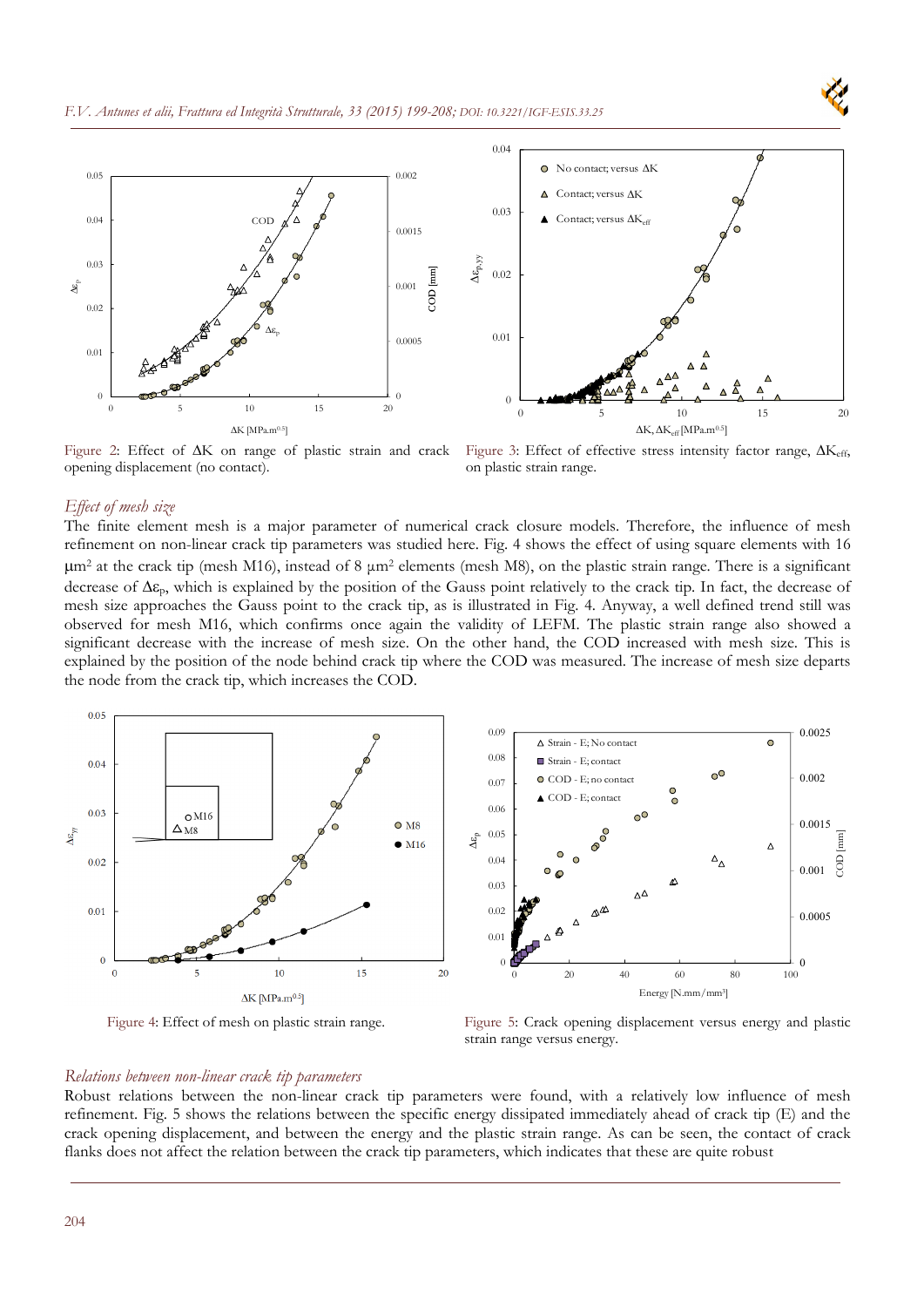

# *Effect of overloads*

After an overload the crack growth rate has usually a sudden increase followed by a progressive decrease down to a minimum value, and a progressive increase to the pre-overload FCGR. Several mechanisms have been proposed to explain crack growth retardation, namely residual stresses [52], crack closure [3], crack tip blunting, strain hardening [53], crack branching [54] and reversed vielding [55].

The non-linear crack tip parameters were considered here to analyze the effectiveness of crack closure concept to explain the variations of fatigue crack growth after an overload. Several overloads were considered, which are indicated in Tab. 2. Fig. 6 plots the results obtained for the maximum energy ahead of crack tip. The master curve was obtained without contact of crack flanks. When the energy is plotted versus  $\Delta K$  there is a great scatter. However, the consideration of  $\Delta K_{\text{eff}}$ moves the points towards the master curves. This indicates that the crack closure concept is able to explain the variations of non-linear crack tip parameters after an overload, and therefore the variations of da/dN. There is a slight difference between some of the energy- $\Delta K_{eff}$  points and the master curve, which may be explained by partial closure. Further work is required to clarify this issue.

| $\sigma_{\text{min,BL}}$ | $\sigma_{\text{max,BL}}$ | $\sigma_{\text{max,OL}}$ |
|--------------------------|--------------------------|--------------------------|
| 20                       | 46.7                     | 60                       |
| $-6.7$                   | 46.7                     | 60                       |
| $-33.3$                  | 46.7                     | 60                       |
| $-46.7$                  | 46.7                     | 60                       |



Table 2: Overload parameters ( $[\sigma_{min,BL}, \sigma_{max,BL}, \sigma_{max,OL}]=MPa$ )

Figure 6: Effect of effective stress intensity factor range,  $\Delta K_{\text{eff}}$ , on dissipated energy after overloads.

## **CONCLUSIONS**

numerical study was developed to understand the effect of crack flank contact on crack tip parameters and therefore on da/dN. One of the main outcomes of this work is that the crack closure concept is valid, at least for p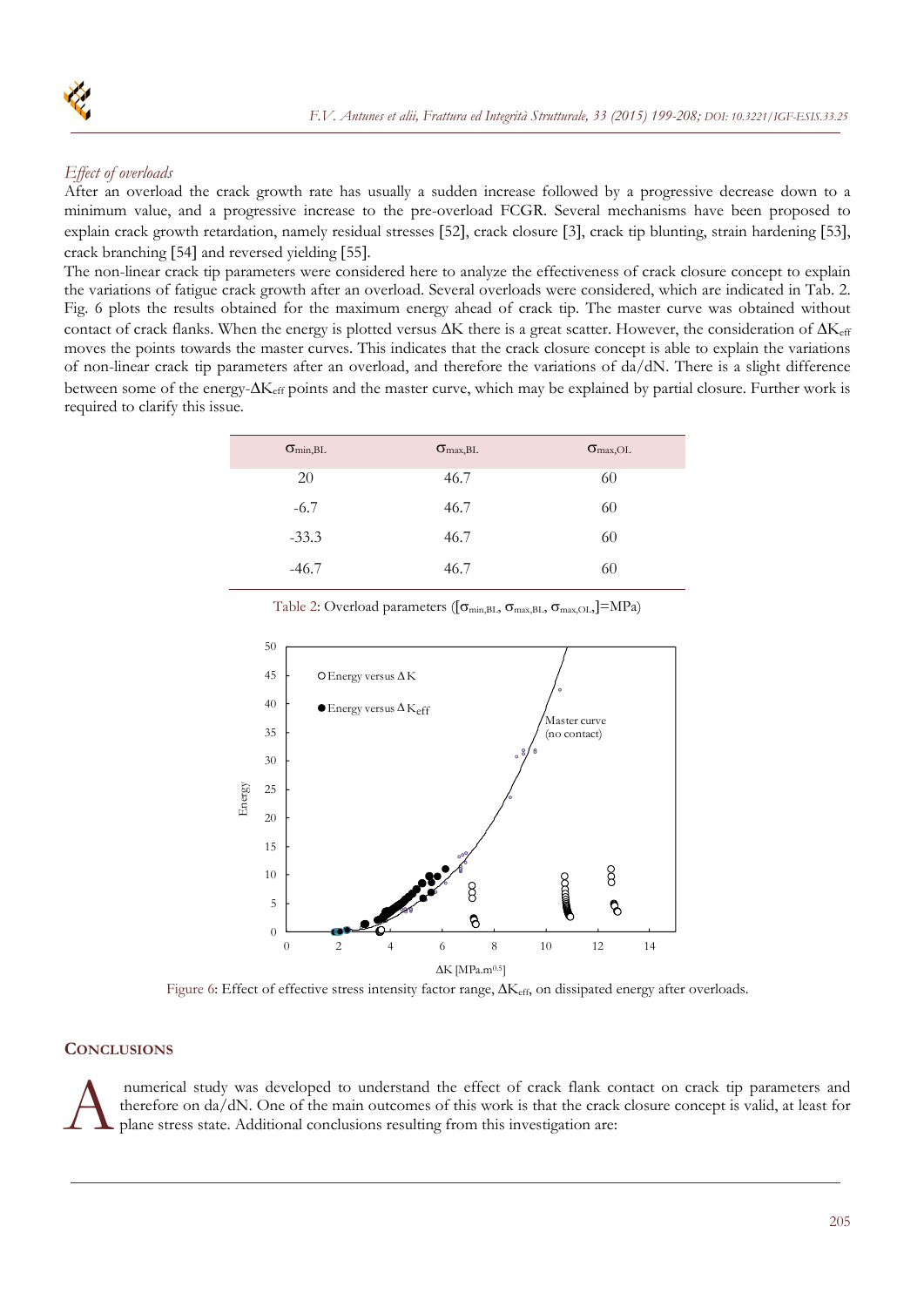

- the stress intensity factor was found to control the non-linear crack tip parameters (COD,  $\Delta \epsilon_p$ ,  $r_{pc}$ , energy). Therefore the LEFM concepts are applicable to the problem being studied.

- the contact of crack flanks, i.e. the crack closure, has a great influence on crack tip parameters that are supposed to control fatigue crack growth rate. The contact decreases the values of the different crack tip parameters.

- the  $\Delta K_{\text{eff}}$  concept is able to explain the variations of crack tip parameters produced by the contact of crack flanks. The crack tip parameters versus  $\Delta K$  obtained without contact may be seen as master curves. Additionally, without contact of crack flanks there is no effect of stress ratio, and  $\Delta K$  is the controlling parameter.

- the change of mesh size modifies the relations between non-linear crack tip parameters and  $\Delta K$ , however the validity of LEFM and of  $\Delta K_{\text{eff}}$  concept still are verified. The relations between non-linear crack tip parameters were found to be independent of mesh size.

- the crack closure concept is able to explain the variations of non-linear parameters (and therefore of da/dN) after an overload.

The crack tip parameters proved to be a fundamental tool to understand the crack closure phenomenon. In fact, they supply a link between crack closure and fatigue crack growth rate. A close look to non-linear crack tip parameters, like plastic strain range or dissipated energy, is the key for a deeper understanding of FCG and the establishment of physically based relations with loading parameters.

#### **ACKNOWLEDGMENTS**

he authors are indebted to the Portuguese Foundation for the Science and Technology (FCT) and COMPETE program from FEDER (European Regional Development Fund) for the financial support under the Projects PTDC/EMS-PRO/3148/2012 and PEst-C/EME/UI0285/2013.  $\prod_{p_1}^{he}$ 

#### **REFERENCES**

- [1] Rice, J.R., Mechanics of crack tip deformation and extension by fatigue, ASTM STP 415 (1967) 256–71.
- [2] Christensen, R.H., Fatigue crack growth affected by metal fragments wedged between opening-closing crack surfaces, Appl. Mater. Res. 2(4) (1963) 207-210.
- [3] Elber, W., Fatigue crack closure under cyclic tension, Eng. Fracture Mechanics, 2 (1970) 37-45.
- [4] Ritchie, R.O., Suresh, S., Moss, C.M., Near-threshold fatigue crack growth in 2(1/4)Cr-1 Mo pressure vessel steel in air and hydrogen, Journal of Engng Materials and Technology, 102 (1980) 293-299.
- [5] Suresh, S., Ritchie, R.O., On the influence of fatigue underloads on cyclic crack growth at low stress intensities", Materials Science and Engng, 51 (1981) 61-69.
- [6] Suresh, S., Ritchie, R.O., A geometric model for fatigue crack closure induced by fracture surface roughness, Metallurgical Transactions, 13A (1982) 1627-1631.
- [7] Blom, A.F., Holm, D.K., An experimental and numerical study of crack closure, Eng Fract Mech, 22 (1984) 997-1011.
- [8] Borrego, L.P., Ferreira, J.M., Costa, J.M., Fatigue crack growth and crack closure in an AlMgSi alloy, Fatigue Fract Eng Mater Struct, 24 (2001) 255-265.
- [9] Rao, K.T.V., Yu, W., Ritchie, R.O., On the behaviour of small fatigue cracks in commercial aluminium lithium alloys, Eng Fract Mech, 31(4) (1988) 623-635.
- [10] Bao, H., McEvily, A.J., On Plane Stress-Plane Strain Interactions in Fatigue Crack Growth, Int. J Fatigue, 20(6) (1998) 441-448.
- [11] Costa, J.D.M., Ferreira, J.A.M., Effect of Stress Ratio and Specimen Thickness on Fatigue Crack Growth of CK45 Steel, Theoretical and Applied Fracture Mechanics, 30 (1998) 65-73.
- [12] Pippan, R., Grosinger, W., Fatigue crack closure: From LCF to small scale yielding, Int Journal of Fatigue, 46 (2013) 41–48.
- [13] Tong, J., T-stress and its implications for crack growth, Engng Fracture Mechanics 69 (2002) 1325–1337.
- [14] Dai, P., Li, Z., A plasticity-corrected stress intensity factor for fatigue crack growth in ductile materials, Acta Mater, 61 (2013) 5988–95.
- [15] Ranc, N., Palin-Luc, T., Paris, P.C., Saintier, N., About the effect of plastic dissipation in heat at the crack tip on the stress intensity factor under cyclic loading, Int Journal of Fatigue 58 (2014) 56–65.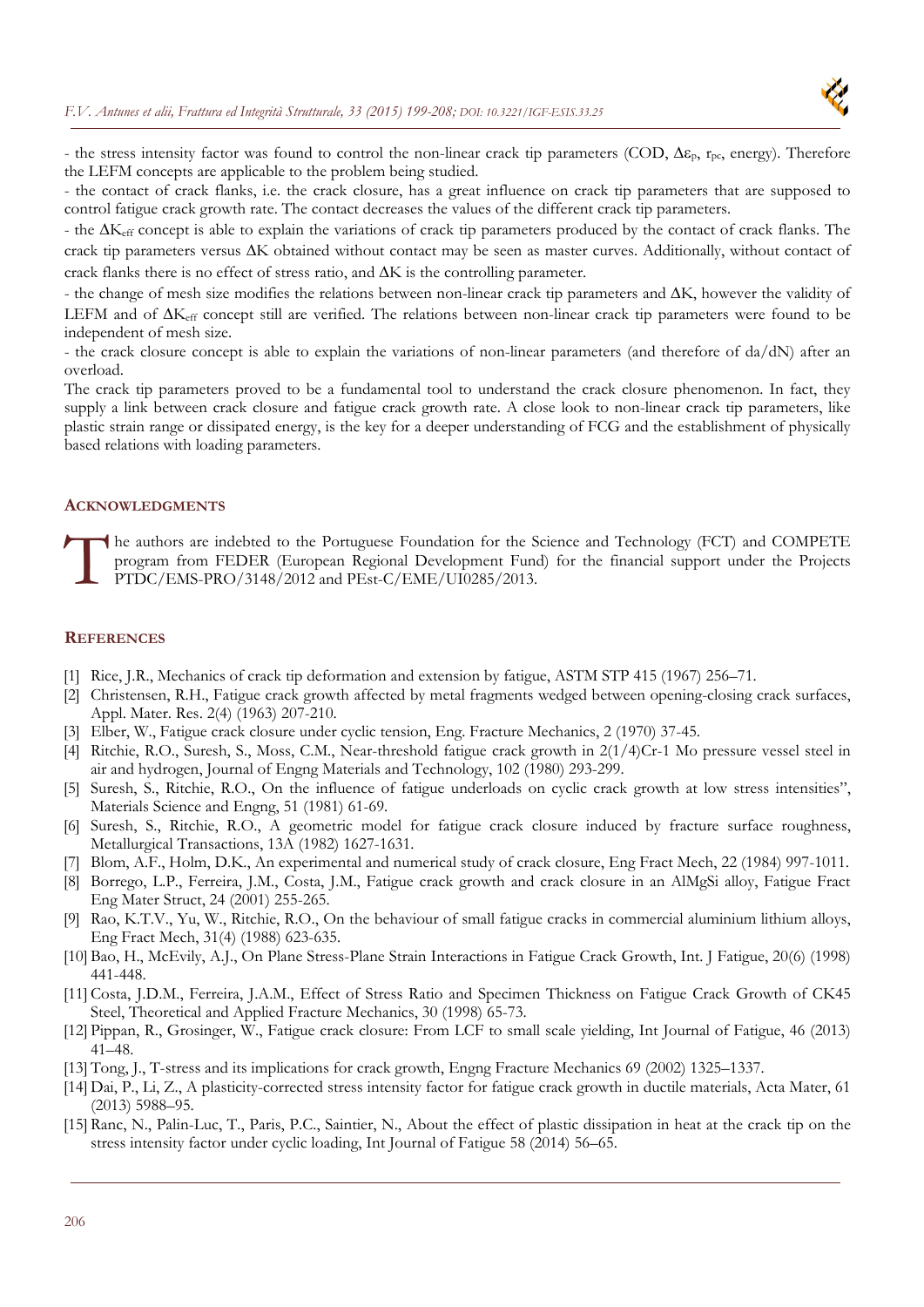

- [16] Pokluda, J., Dislocation-based model of plasticity and roughness-induced crack closure, Int Journal of Fatigue, 46 (2013) 35-40.
- [17] Christopher, C.J., James, M.N., Patterson, E.A., Tee, K.F., Towards a new model of crack tip stress fields, Int J Fract 148 (2007) 361–371.
- [18] Christopher, C.J., James, M.N., Patterson, E.A., Tee, K.F., A quantitative evaluation of fatigue crack shielding forces using photoelasticity, Eng Fract Mech, 75 (2008) 4190–4199.
- [19] Donald, K., Paris, P.C., An evaluation of Keff estimation procedure on 6061-T6 and 2024-T3 aluminum alloys, Int J Fatigue, 21 (1999) S47–57.
- [20] Kujawski, D., Enhanced model of partial crack closure for correlation of R-ratio effects in aluminum alloys, Int J Fatigue, 23 (2001) 95–102.
- [21]Alizadeh, H., Hills, D. A., Matos P.F.P., Nowell, D., Pavier, M.J., Paynter, R.J., Smith, D.J., Simandjuntak, S., A comparison of two and three-dimensional analyses of fatigue crack closure, Int. J. Fatigue, 29 (2007) 222–231.
- [22] Louat, N., Sadananda, K., Duesbery, M., Vasudevan, A.K., A theoretical evaluation of crack closure, Metallurgical Transactions, 24A (1993) 2225-2232.
- [23]Vasudevan, A.K., Sadananda, K., Louat, N., A review of crack closure, fatigue crack threshold and related phenomena, Mater Sci Eng A, A188 (1994) 1–22.
- [24] Sadananda, K., Vasudevan, A.K., Multiple mechanisms controlling fatigue crack growth, Fatigue Fract Eng Mater Struct, 26 (2003) 835–45.
- [25] Kujawski, D., A new ( $\Delta K + K$ max)0.5 driving force parameter for crack growth in aluminum alloys, Int J Fatigue, 23 (2001) 733–740.
- [26] Noroozi, A.H., Glinka, G., Lambert, S., A two parameter driving force for fatigue crack growth analysis, Int J Fatigue, 27 (2005) 1277–1296.
- [27] Noroozi, A.H., Glinka, G., Lambert, S., A study of the stress ratio effects on fatigue crack growth using the unified two-parameter fatigue crack growth driving force, Int Journal of Fatigue, 29 (2007) 1616–1633.
- [28] Lopez-Crespo, P., Withers, P.J., Yusof, F., Dai H., Steuwer, A., Kelleher, J.F., Buslaps, T., Overload effects on fatigue crack-tip fields under plane stress conditions: surface and bulk analysis, Fatigue Fract Engng Mater Struct, 36 (2012) 75–84.
- [29] Steuwer, A., Santisteban, J., Turski, M., Withers, P.J., Buslaps, T., High-resolution strain mapping in bulk samples using full-profile analysis of energy dispersive synchrotron X-ray diffraction data, Nucl. Instr. Meth. Phys. Res. B, 238 (2005) 200–204.
- [30] Lee, S.Y., Liaw, P.K., Choo, H., Rogge, R.B., A study on fatigue crack growth behavior subjected to a single tensile overload Part I. An overload-induced transient crack growth micromechanism, Acta Materialia 59 (2011) 485–494.
- [31]Andersson, M., Persson, C., Melin, S., Experimental and numerical investigation of crack closure measurements with electrical potential drop technique, Int J Fatigue, 28 (2006) 1059–68.
- [32] James, M.N., Pacey, M.N., Wei, L.-W. Patterson, E.A., Characterisation of plasticity-induced closure—crack flank contact force versus plastic enclave, Engng Fracture Mechanics 70 (2003) 2473–2487.
- [33]Vasco-Olmo, J.M., Díaz, F.A., García-Collado, A., Dorado-Vicente, R., Experimental evaluation of crack shielding during fatigue crack growth using digital image correlation, Fatigue Fract Engng Mater Struct, 38 (2015), 223–237.
- [34] Roychowdhury, S., Dodds Jr., R.H., A numerical investigation of 3-D small-scale yielding fatigue crack growth, Engng Fracture Mech, 70 (2003) 2363-2383.
- [35] Paul, S.K., Tarafder, S., Cyclic plastic deformation response at fatigue crack tips, Int Journal of Pressure Vessels and Piping, 101 (2013) 81-90.
- [36] Pippan, R., Zelger, C., Gach, E., Bichler C., Weinhandl H., On the mechanism of fatigue crack propagation in ductile metallic materials, Fatigue Fract Engng Mater Struct, 34 (2010) 1–16.
- [37] Pelloux, R.M., Crack Extension by alternating shear, Engng Fracture Mechanics 1 (1970) 170-174.
- [38] Nicholls, D.J., The relation between crack blunting and fatigue crack growth rates, Fatigue Fract Eng Mater Struct, 17(4) (1994) 459-467.
- [39] Tvergaard, V., On fatigue crack growth in ductile materials by crack–tip blunting, Journal of the Mechanics and Physics of Solids, 52 (2004) 2149–2166.
- [40] Heung, B.P., Kyung, M.K., Byong, W.L., Plastic zone size in fatigue cracking, Int. J. Pres. Ves. Piping, 68 (1996) 279– 285.
- [41]Zhang, J., He, X.D., Du, S.Y., Analyses of the fatigue crack propagation process and stress ratio effects using the two parameter method, Int Journal of Fatigue, 27 (2005) 1314–1318.